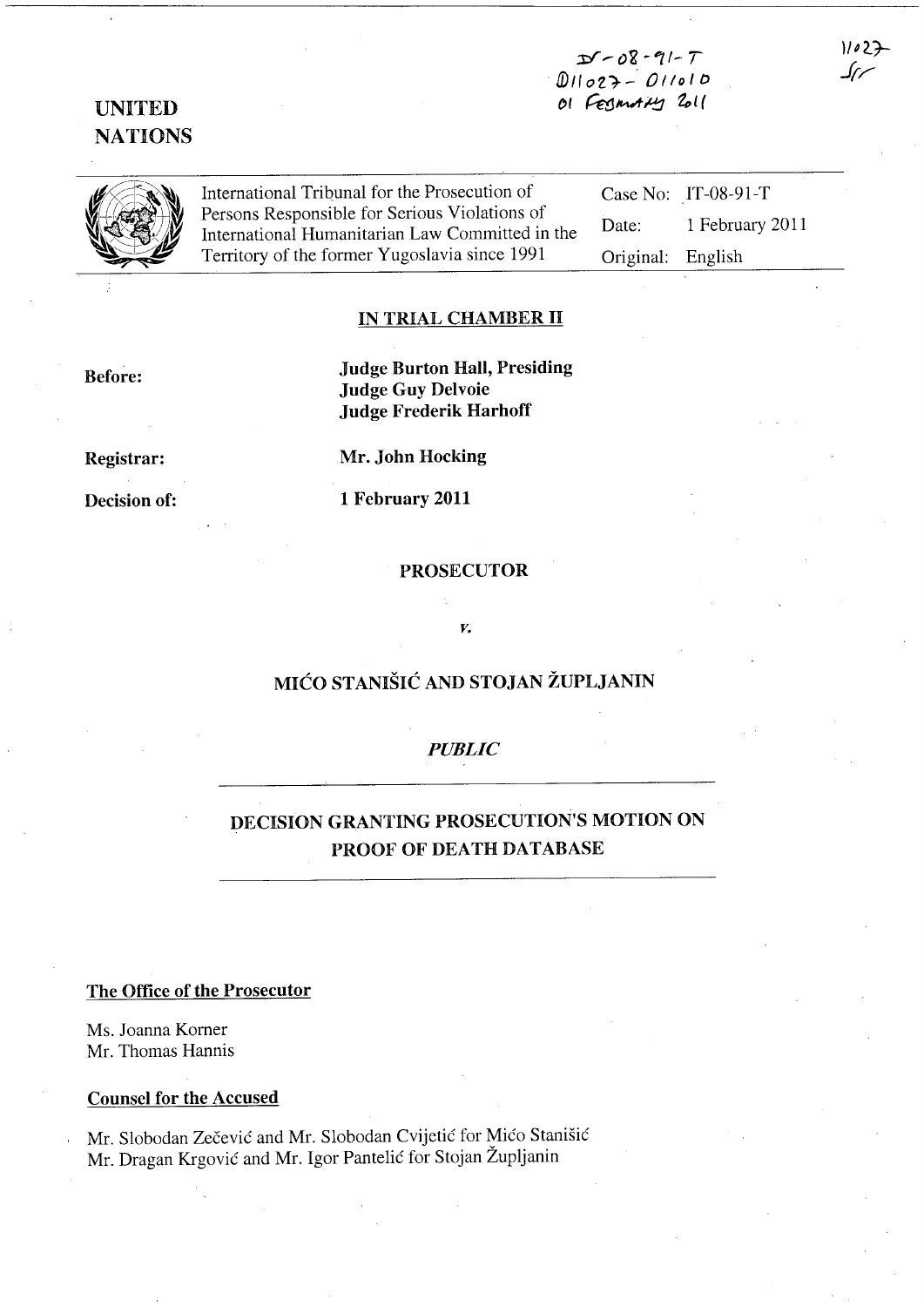# **I.** INTRODUCTION AND PROCEDURAL BACKGROUND

1. Trial Chamber II ("Trial Chamber") of the International Tribunal for the Prosecution of Persons Responsible for Serious Violations of International Humanitarian Law Committed in the Territory of the former Yugoslavia since 1991 ("Tribunal") is seised of the "Prosecution's motion to add proof of death database to its 65 *ter* exhibit list and to tender it into evidence ,with confidential annexes A and B", filed publicly on 23 July 2010 ("Motion") with two confidential annexes (respectively, "Motion Annex A" and "Motion Annex B", and together "Motion Annexes A and B"), as amended by the "Prosecution's notice of compliance with the Trial Chamber's directives relating to the proof of death consolidated hyperlinked spreadsheet, with confidential annexes A and B", filed publicly with two confidential annexes on 14 January 2011 ("Notice"), whereby the Prosecution seeks leave to substitute the Consolidated Hyperlinked Spreadsheet ("CHS") in Annex A to the Notice for Motion Annexes A and B, to add the CHS to its Rule 65 *ter*  exhibit list and to tender it into evidence.

2. On 4 August 2010, the Stanisic Defence and the Zupljanin Defence (collectively, "Defence") responded jointly opposing the Motion ("Joint Response").<sup>1</sup>

3. On 10 August 2010, the Prosecution sought leave to reply and replied to the Joint Response arguing that the Trial Chamber "would be assisted by a concise submission addressing the main points raised by the Defence" ("Reply").<sup>2</sup>

4. On 17 September 2010, the parties made oral submissions on the matter ("Defence Joint Oral Submission<sup>3</sup> and "Prosecution Oral Submission").<sup>4</sup> The Defence, *inter alia*, requested the Prosecution to disclose additional information related to the Motion ("Request for Underlying Material"), $5$  and cited Tribunal jurisprudence relevant to issues contested by the parties. $6$  The Prosecution also provided a list of authorities.<sup>7</sup>

5. On 2 December 2010, the Stanisic Defence made new submissions on the matter ("Stanisic

Hearing, 17 Sep 2010, T. 14824 onwards.

/lotL

<sup>&</sup>lt;sup>1</sup> Joint Defence response to Prosecution's motion to add proof of death database to its 65 *ter* exhibit list and to tender it. into evidence with confidential annexes A and B, 4 Aug 2010.

<sup>&</sup>lt;sup>2</sup> Prosecution's motion for leave to reply and reply to Joint Defence response to Prosecution's motion to add proof of death database to its 65 *ter* exhibit list and to tender it into evidence with confidential annexes A and B, 10 Aug 2010,

para. 2.<br><sup>3</sup> The Župljanin Defence adopted the Stanišić Defence submission and, in this sense, the Trial Chamber considers the Stanisic Defence submissions as a joint submission from counsel of both Accused. See T. 14832-14833.

<sup>5</sup> Hearing, 17 Sep 2010, T. 14831.

<sup>6</sup> Email to legal officer, 17 Sep 2010 and Defence Joint Oral Submission, T. 14828.

<sup>&</sup>lt;sup>7</sup> Email to legal officer, 17 Sep 2010 and Prosecution Oral Submission, T. 14838.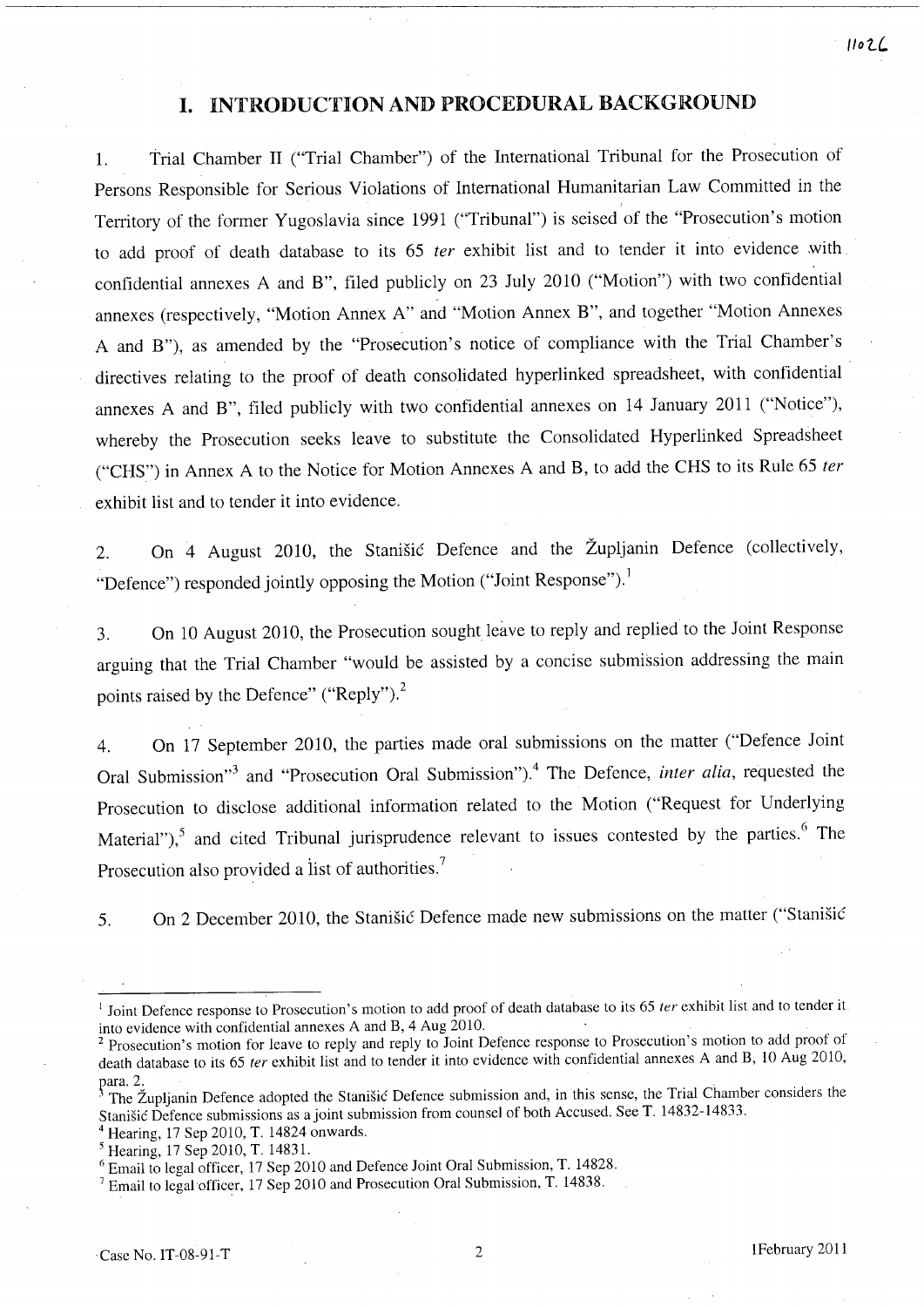Second Oral Submission"),<sup>8</sup> and informed the Trial Chamber that "on 18 October, in batch 151, the Prosecution provided the Defence, in an electronic format, the documentation which allegedly contained the requested information."<sup>9</sup> It further informed the Trial Chamber that it "is not prepared nor is it able to stipulate to the facts contained in the OTP's exhumation database."<sup>10</sup>

6. At the status conference of 15 December 2010 ("Status Conference"), the Defence indicated that as a result of the Request for Underlying Material the Prosecution had provided the Defence with a "spreadsheet with the hyperlinks to the alleged underlying documents" ("hyperlinked spreadsheet").<sup>11</sup> On the same day and in response to the Trial Chamber's request conveyed by its Senior Legal Officer, the Prosecution provided the Trial Chamber with the Hyperlinked Spreadsheet.<sup>12</sup>

7. On 17 December 2010, the Trial Chamber directed the Prosecution to provide by 3 January 2011 a consolidated hyperlinked spreadsheet which, *inter alia,* should consolidate the different categories of information contained in Motion Annexes A and B ("Directions"). 13 On 22 December 2010, the Trial Chamber provided further instructions to the Prosecution via email from its Legal Officer ("Further Instructions").

8. On 23 December 2010, Judge Arpad Prandler, Duty Judge of the Tribunal, granted the Prosecution an extension of time and ordered the Prosecution to comply with the Directions as amended by the Further Instructions by 12 January 2011.<sup>14</sup> On 12 January 2011, the Trial Chamber granted the Prosecution an additional extension of time until 14 January 2011, on which date the Notice was filed.<sup>15</sup>

9. On 25 January 2011 the Defence filed a joint response to the Notice. While the Trial Chamber notes that the Rules of Procedure and Evidence ("Rules") do not contemplate responses to a notice, given that new elements were introduced by the Prosecution in the Notice, the Trial Chamber accepts the response volunteered by the Defence ("Joint Response to Notice"). 16

<sup>&</sup>lt;sup>8</sup> Hearing, 2 Dec 2010, T. 18091 onwards. The Župljanin Defence did not indicate whether it joins the Stanišić submission.

Stanišić Second Oral Submission, T. 18093.

<sup>&</sup>lt;sup>10</sup> Stanišić Second Oral Submission, T. 18096.

<sup>11</sup>Status Conference, 15 Dec 2010, T. 18486-18487.

<sup>&</sup>lt;sup>12</sup> Status Conference, 15 Dec 2010, T. 18499.

<sup>&</sup>lt;sup>13</sup> Directions to the Prosecution with regard to its motion to add proof of death database, 17 Dec 2010.

<sup>&</sup>lt;sup>14</sup> Decision on Prosection's urgent motion seeking variation of the deadline in relation to the proof of death database, 23 Dec 2010.

<sup>&</sup>lt;sup>15</sup> Hearing, 12 Jan 2011, T. 18698-18699.

<sup>16</sup> Joint Defence response to Prosecution's notice of compliance with the Trial Chamber's directives relating to the proof of death consolidated hyperlinked spreadsheet, with confidential annexes A & B, filed with confidential annexes, 25 January 2011.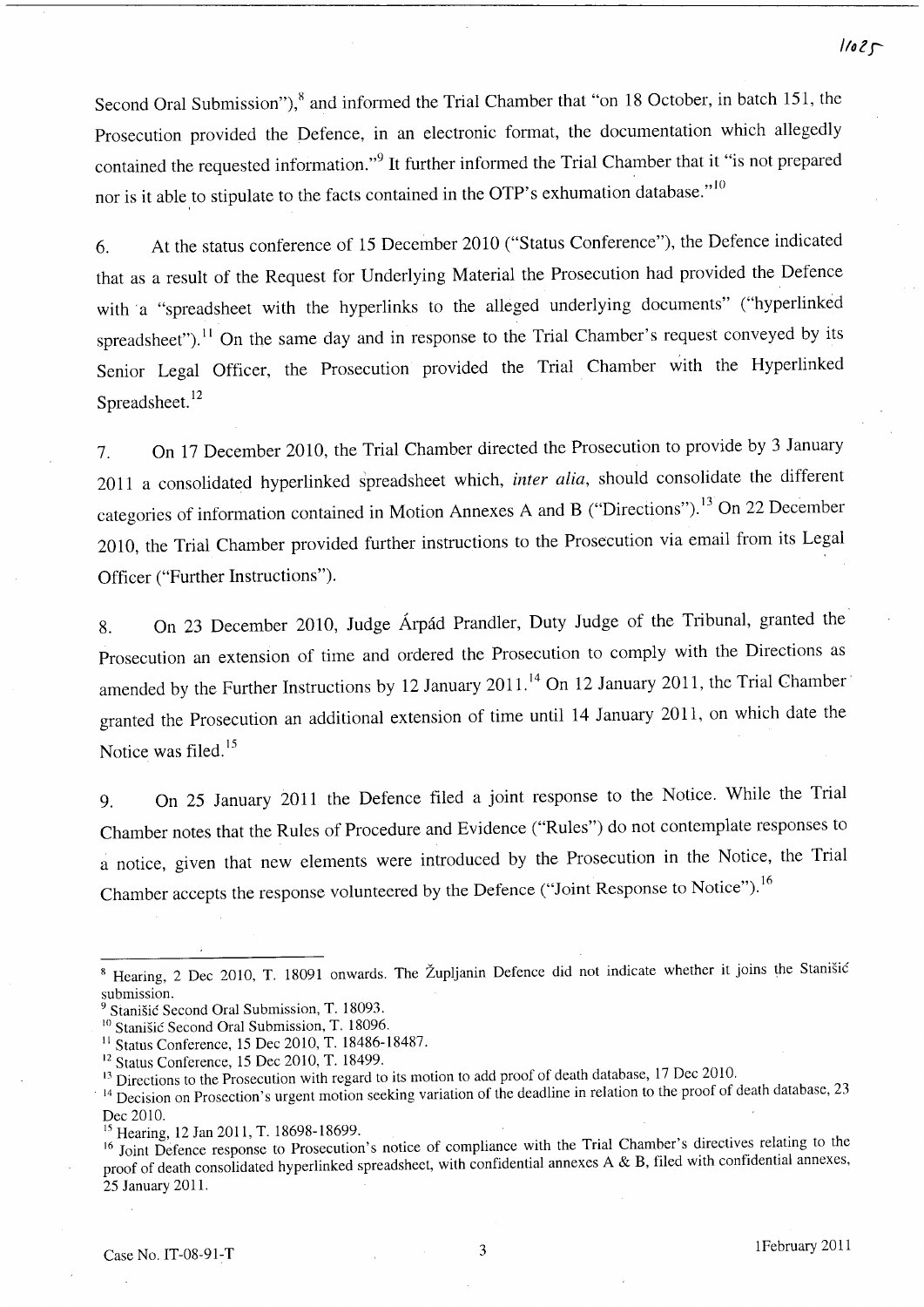10. On 27 January 2010, the Prosecution, with the leave of the Trial Chamber, orally replied to the Joint Response to Notice ("Reply to Joint Response to Notice").<sup>17</sup>

# **II. SUBMISSIONS**

#### 1. Motion

11. The Prosecution submits that it has a directory where "information from a variety of sources is collated in order to prove the death of a person".<sup>18</sup> The sources of this directory include "autopsy" reports, BiH State Commission for Tracing Missing Persons Reports, Court Records of Exhumations, Court Records of Post Mortem Examinations, ICRC Missing Persons Reports, Death certificates, Court declarations of death and witness statements."<sup>19</sup> The Prosecution submits that it "has extracted from this directory the relevant information pertaining to this case",<sup>20</sup> and prepared Annexes A and B of the Motion:

- Annex A contains a spreadsheet called "SZ Victim Report",<sup>21</sup> which is "a list of the relevant exhumation sites in each Indictment municipality together with the number of bodies found and the names of those victims who have been identified."<sup>22</sup> The Prosecution has highlighted in green the names of the victims who are contained in the confidential annex to the indictment.
- Annex B contains a spreadsheet which lists the supporting documentation from its directory for those victims listed in the confidential annex to the indictment and "additional information such as the date of the exhumation and cause of death (if known)".<sup>23</sup>

12. The Prosecution submits that it is in the interests of justice to add Motion Annexes A and B to its Rule 65 *ter* exhibit list,<sup>24</sup> and that they are "relevant and summarise, *inter alia*, the 58 documents the Prosecution has sought to withdraw and the portions of the OTP database relevant to this case".25 It also submits that their addition will not prejudice the Accused's right to a fair trial as "the Defence have known since February 2010 that the Prosecution would seek to add its

*1101..'(* 

<sup>17</sup> Hearing, 27 Jan 2011, T. 19254-19255.

<sup>&</sup>lt;sup>18</sup> Motion, para. 4.

<sup>&</sup>lt;sup>19</sup> Motion, para. 4.

<sup>&</sup>lt;sup>20</sup> Motion, para. 5.

<sup>&</sup>lt;sup>21</sup> Motion, para. 5.

<sup>&</sup>lt;sup>22</sup> Motion, para. 5. The Prosecution further indicates that "the names highlighted in green are contained in the Confidential Annex to the Indictment" and that the "victims whose whereabouts remain unknown are listed separately". Motion, para. 6.

 $24$  Motion, para. 11.

<sup>&</sup>lt;sup>25</sup> Motion, para. 11. Referring to 58 documents related to exhumations which the Prosecution withdrew "in reliance on its upcoming motion seeking to replace autopsy reports and court records of exhumations by a summary database",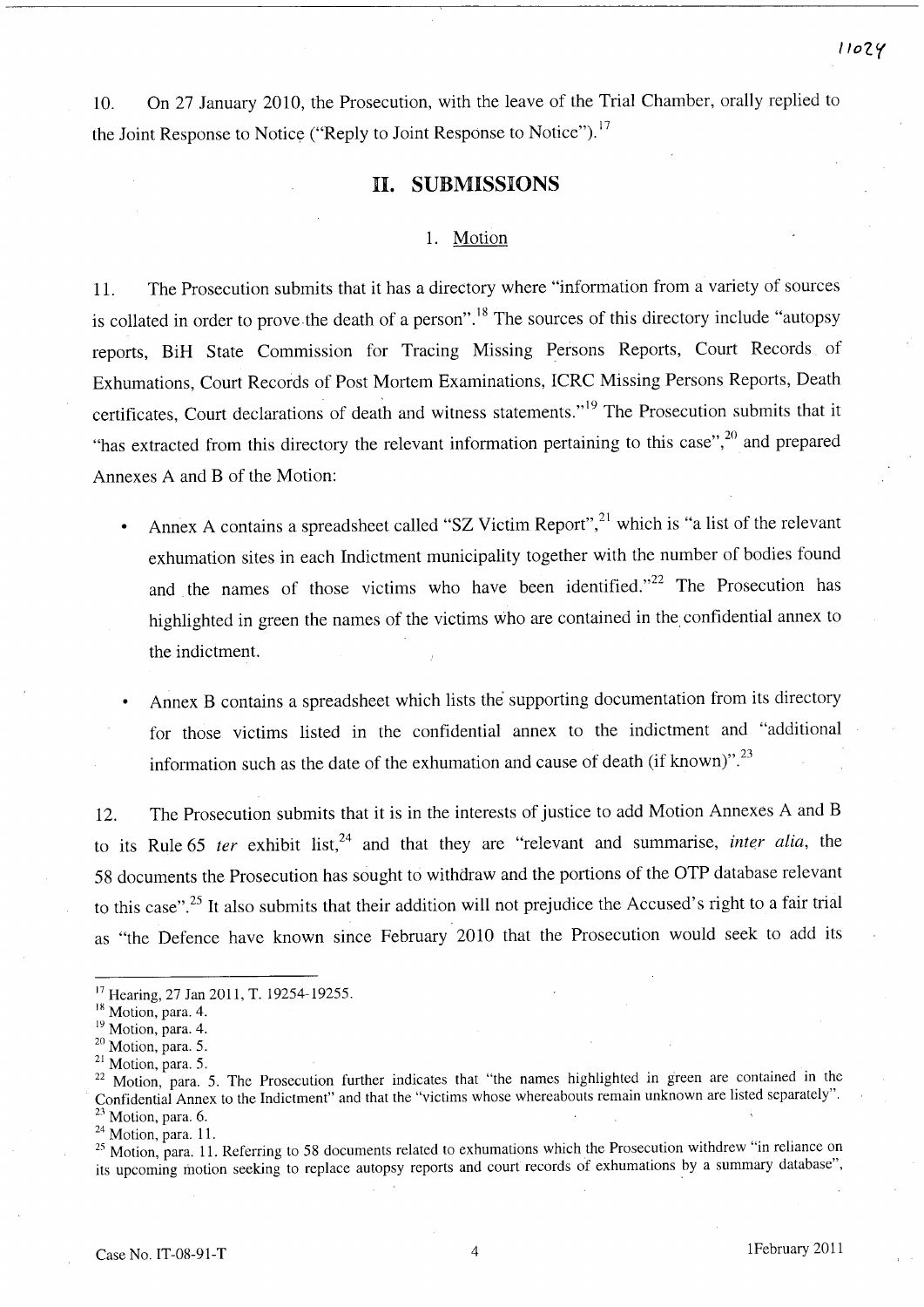exhumation database to its Rule 65ter list."<sup>26</sup> The Prosecution notes in this context that despite "repeated attempts to settle the issue of exhumations with the Defence, no agreement has been reached."<sup>27</sup> The Prosecution states that it had to update its directory "with the exhumation reports received in the last 12 months, including numerous reports from the exhumation of Koricanski Stijene which only occurred in the summer of  $2009$ ",<sup>28</sup> which was a "time-consuming and detailed exercise".<sup>29</sup>

13. The Prosecution submits that Motion Annexes A and B are reliable and relevant as they prove that the persons named in the confidential annex to the indictment have died.<sup>30</sup> It argues that their admission into evidence through a bar table motion "will expedite the proceedings and enable the trial time to be used for witness testimony on other matters more directly linked to the culpability of the Accused." $31$ 

#### 2. Joint Response

14. The Defence oppose the admission of Annex A and B. They argue that Annex A "lists 3031 names (compared to 1445 names listed in Schedule A and Schedule B of the Indictment)"<sup>32</sup> and that it contains the following "anomalies and missing information":<sup>33</sup>

- The alleged victim is not named in the indictment;  $34$
- The alleged death is not attributed to the indictment;
- The alleged date of death is outside the indictment period;<sup>35</sup>
- There is no alleged date of death or disappearance;<sup>36</sup>
- The alleged date of death conflicts with the allegation contained in the indictment;
- The name of the alleged victim's father is not provided;
- The date of birth of the alleged victims is not provided;
- The first name of the alleged victim is not provided;
- Alleged victims identified as being listed in a particular Schedule of the Indictment are not

<sup>35</sup> See also Defence Joint Oral Submission at T. 14825, where the Defence state that the SZ Proof of Death Database "contains 80 persons whose date of death falls outside of the scope of the time-period relevant to the indictment".

<sup>36</sup> See also Defence Joint Oral Submission at T. 14825, where the Defence state that the SZ Proof of Death Database does not "even have a date of death in the case of 582 persons".

Prosecution's consolidated list of exhibits pursuant to Rule 65 *ter,* 28 Jun 2010, para. 8.

<sup>26</sup> Motion, para. 11.

<sup>2?</sup> Motion, para. 11.

<sup>&</sup>lt;sup>28</sup> Motion, para. 11.

<sup>29</sup> Motion, para. 11.

<sup>&</sup>lt;sup>30</sup> Motion, para. 14.

<sup>&</sup>lt;sup>31</sup> Motion, para. 15.

<sup>32</sup> Joint Response, para. 2.

<sup>33</sup> Joint Response, para. 3.

<sup>&</sup>lt;sup>34</sup> See also Defence Joint Oral Submission at T. 14824, where the Defence state that the Prosecution claims at item 9.4 of the Annex to Indictment that "two unidentified men are victims" and at item 14.4 of the Annex to Indictment that there are "about 150 [sic] persons whose identity is unknown to the Prosecution or cannot be verified by the Prosecution at this point in time".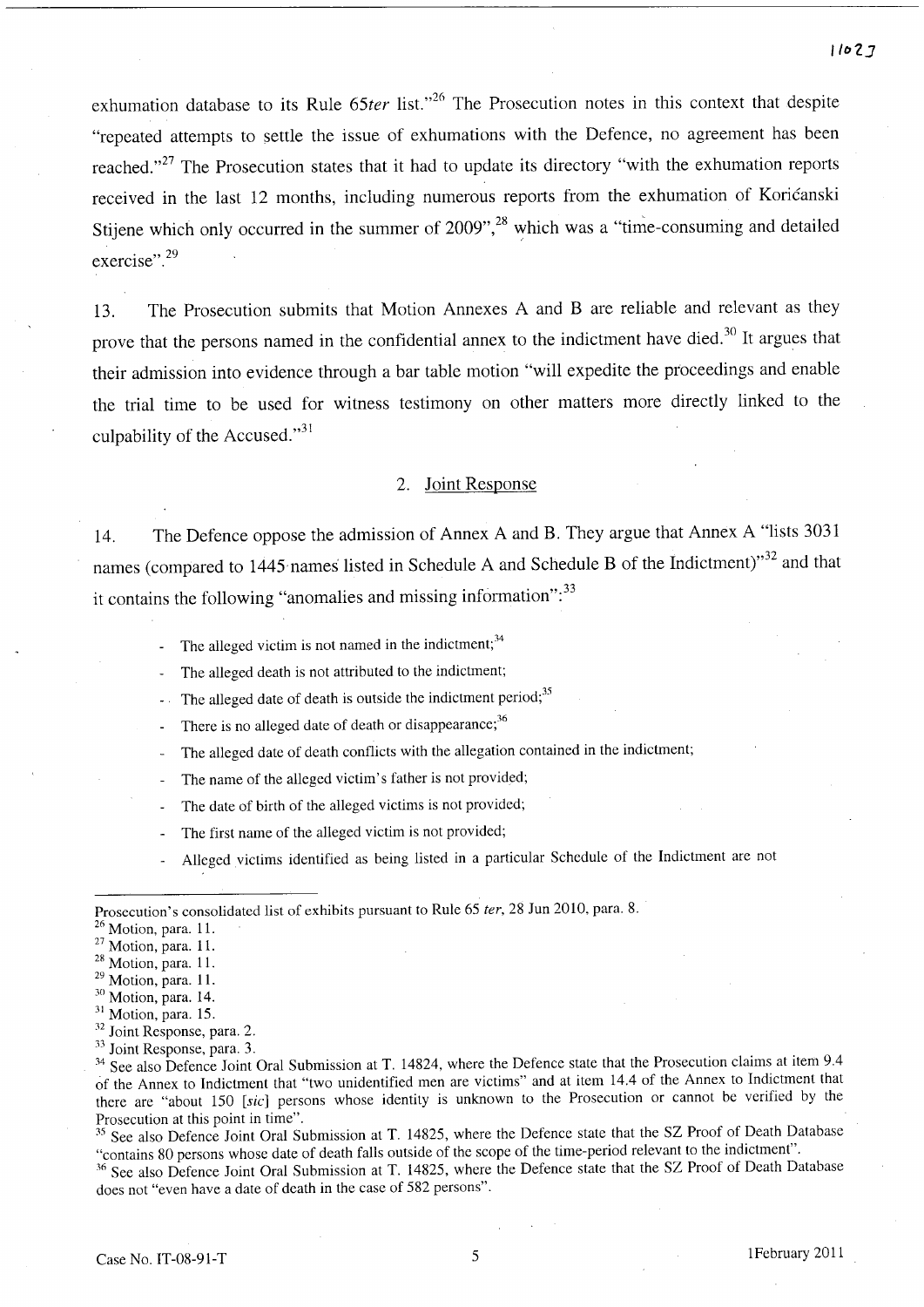included in those Schedules;

The whereabouts of the alleged victims are unknown.<sup>37</sup>

15. The Defence further submit that the Prosecution "has never approached the Accused with any offer or proposal concerning the exhumation database".<sup>38</sup> They argue that it was not until the Wednesday before the summer recess that "the Prosecution sent Annex A and Annex B to the Accused by email for review"<sup>39</sup> and that the Prosecution "two days later [...] filed the Motion."<sup>40</sup> The Defence contend that "[h]aving never been presented with a complete exhumation database from the Prosecution, there is no basis on which to make an assessment on potential agreement".<sup>41</sup>

#### 3. Reply

16. The Prosecution replies that the Defence submission that the Prosecution has never disclosed the underlying material is incorrect and provides some examples of "the disclosure that has been made over the course of the past few years on the issue of exhumations and proof of death".<sup>42</sup>

17. The Prosecution submits that it "has been mindful of overburdening the Defence with thousands of pages of material".43 It states that it had at an unspecified time in the past offered to disclose the documentation to the Defence but that "the Defence did not take up this offer".44 **In** any event, the Prosecution asserts that the Defence was aware of the Prosecution's intention to seek to admit the database into evidence since at least 4 February 2010, when the Prosecution raised this issue in court. 45 On this basis, in addition to "discussions between Counsel about the database", the Prosecution considers that "it is disingenuous for the Defence to now claim that they were never approached by the Prosecution in relation to this issue."<sup>46</sup>

- 40 Joint Response, para. 4.
- <sup>41</sup> Joint Response, para. 4.

Reply, para. 4.

45 Reply, para. 7.

46 Reply, para. 9.

<sup>&</sup>lt;sup>37</sup> See also Defence Joint Oral Submission at T. 14825, where the Defence state that "for a total of 862 persons, their whereabouts are stated as 'unknown'''.

<sup>&</sup>lt;sup>38</sup> Joint Response, para. 4.

<sup>39</sup> Joint Response, para. 4.

 $42$  Reply, paras 3-4, where the Prosecution notes that 58 documents were on the Prosecution's Rule 65 ter exhibit list (referring to Motion, para. 2 and fn 3), that on 25 February 2008 the Prosecution disclosed "a list of supporting documentation relating to the exhumation of human remains from various gravesites, prepared by exhumation expert Alison Kipp", that "[o]n 29 February 2008 the Prosecution disclosed further source material from the Proof of Death database in the form of court records, autopsy reports and death certificates", that "[o]n 1 September 2009 the Prosecution disclosed numerous documents and materials from the International Commission on Missing Persons. which had been updated and provided to the OTP for other cases" and that "[o]n 1 September 2009 the Prosecution disclosed numerous documents and materials from the International Commission on Missing Persons which had been updated and provided to the OTP for other cases".

<sup>44</sup> Reply, para. 5.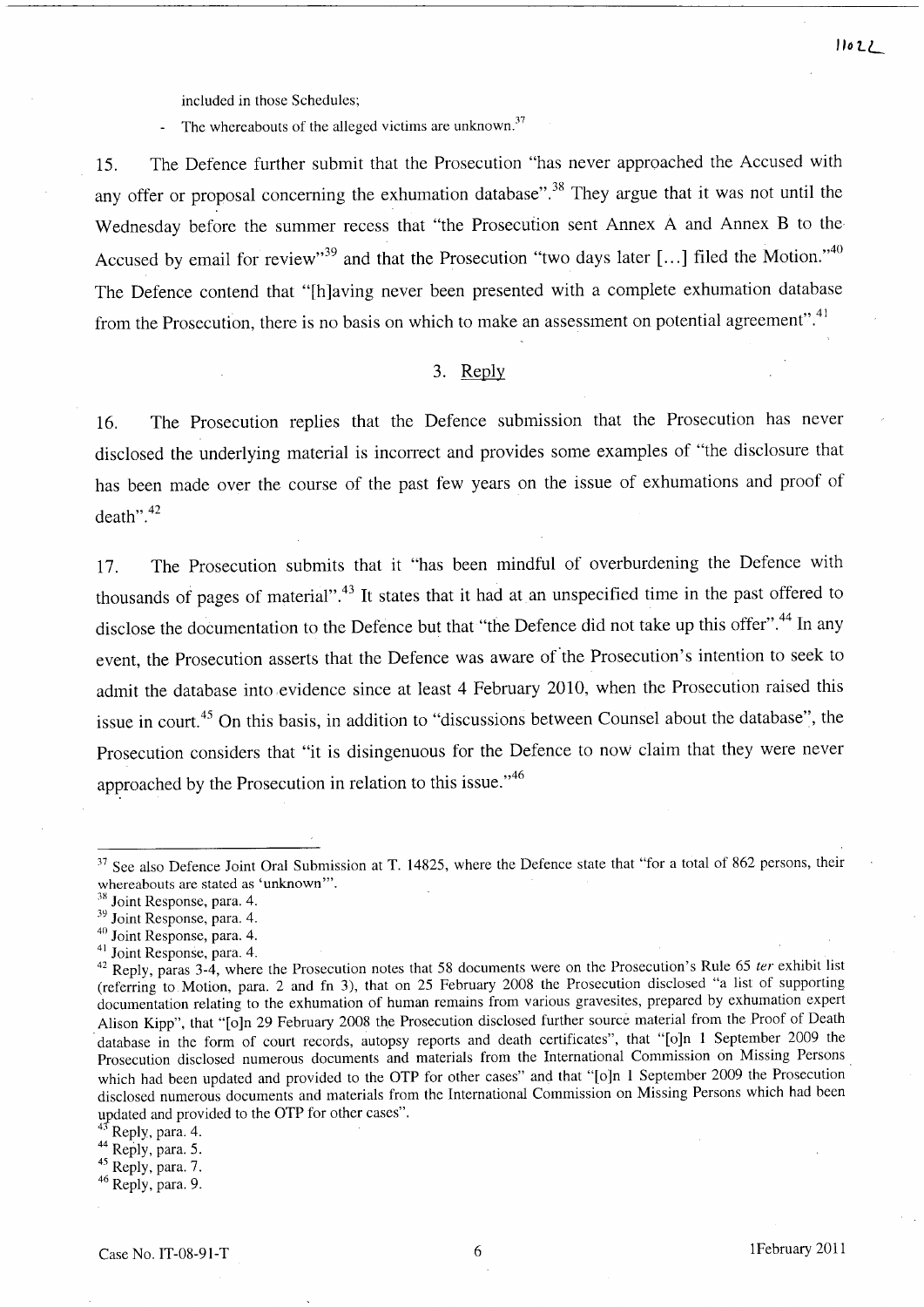18. With regard to the Defence submission that Motion Annex A contains anomalies and missing information, the Prosecution replies that it "has never suggested that the [confidential annex to the indictment] is comprehensive or that the information in the database is complete for each victim."<sup>47</sup> The Prosecution maintains that "the information available is sufficiently reliable to justify the victim being placed on the database."<sup>48</sup>

#### 4. Defence Joint Oral Submission

19. The Defence submit that they have identified "as many as 1.795 persons whose names are not to be found in any of the annexes to the indictment".<sup>49</sup> They argue that "each new victim is a new allegation of crime" and "a material fact that must be stated in the indictment in a timely manner with sufficient detail provided."<sup>50</sup> In support of these submissions, the Defence cited a decision of the *Krnojelac* Trial Chamber and the *Kvočka* Appeal Judgement.<sup>51</sup>

20. The Defence further argue that "there was no preliminary announcement to the effect that the Prosecution was intending to amplify or add to the indictment by introducing new victims."<sup>52</sup> The Defence submit that the indications found in the confidential annex to the indictment do not "as such make clear the intention of the Prosecutor to add new victims".<sup>53</sup> Therefore, the Defence "has not been able to mount any sort of investigation or prepare itself until [...] the  $22<sup>nd</sup>$  of July this year."<sup>54</sup> The Defence submit that it is "difficult to accept that during the entire investigation [...] there had been a total of 1.443 persons listed in the Annex to the Indictment" and that "no less than 18. years after those persons allegedly went missing or were killed, we have an additional 1.795 victims".<sup>55</sup>

21. The Defence submit that "amending an indictment in this way at such a late stage in the proceedings leaves the Defence at a distinct disadvantage, simply because [they] have no time to verify these allegations."<sup>56</sup> The Defence submit that in order to do that the Defence "would have to cease all other preparations for this trial". Moreover, the Defence argue that the information

 $47$  Reply, para. 10.

<sup>&</sup>lt;sup>48</sup> Reply, para. 12.

<sup>49</sup> Defence Joint Oral Submission, T. 14825.

<sup>&</sup>lt;sup>50</sup> Defence Joint Oral Submission, T. 14826.

<sup>51</sup>Defence Joint Oral Submission, T. 14827-14828 citing *Prosecutor* v. *Krnqjeiac,* Case No. IT-97-25-PT, Decision on preliminary motion on form of amended indictment, 11 Feb 2000, para. 54; *Prosecutor v. Kvočka et al.*, Case No. *IT-98-30/1-A,* Judgement, 28 Feb 2005, para. 67.

<sup>&</sup>lt;sup>52</sup> Defence Joint Oral Submission, T. 14826.

<sup>53</sup> Defence Joint Oral Submission, T. 14826.

<sup>54</sup> Defence Joint Oral Submission, T. 14826.

<sup>55</sup> Defence Joint Oral Submission, T. 14825. The Defence also state at T. 1426-1427 that the Prosecution "had this information long before the information was disclosed to [the Defence]."

<sup>56</sup> Defence Joint Oral Submission, T. 14827.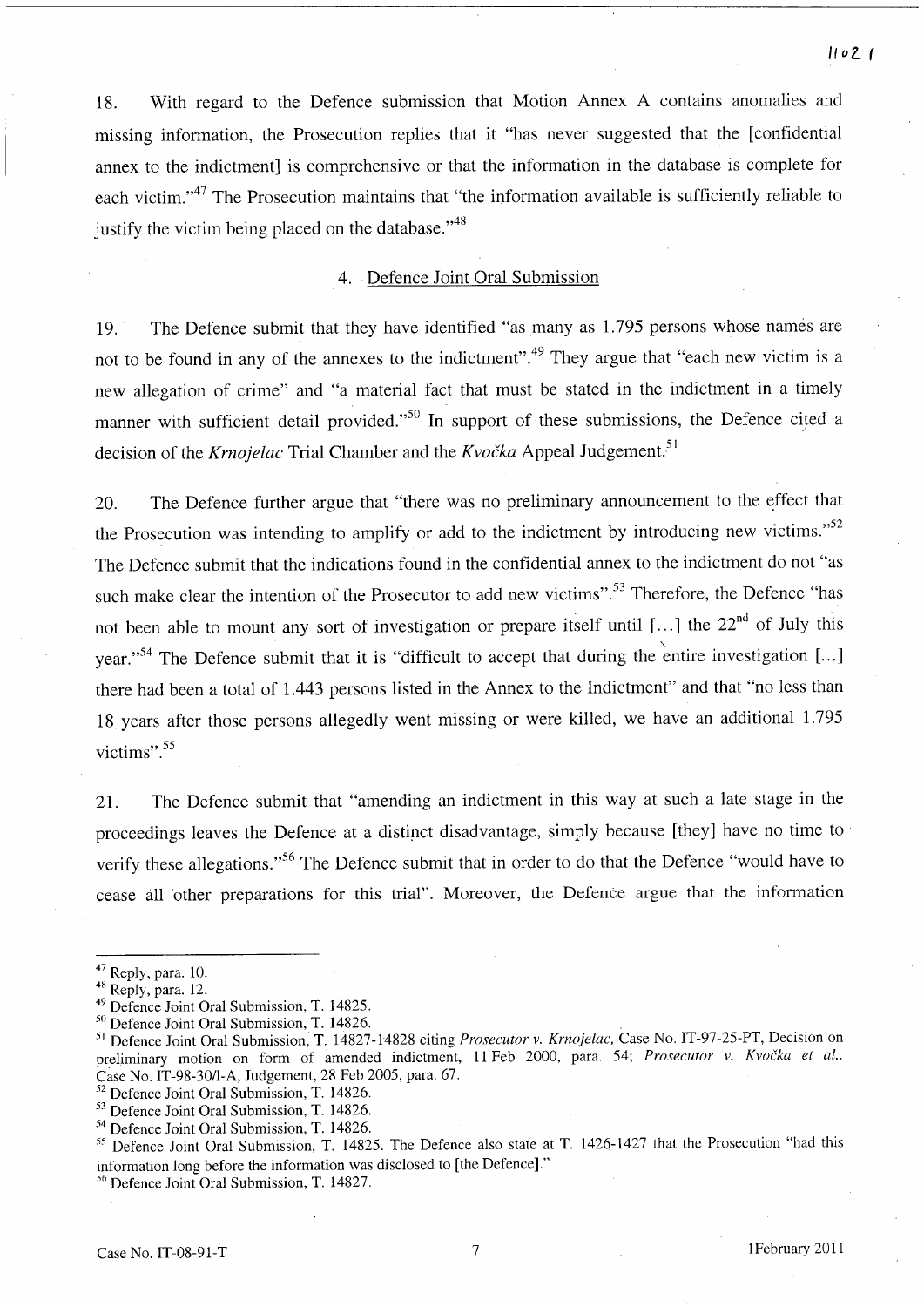available cannot be verified, for example by interviewing witnesses who have already testified.<sup>57</sup>

22. The Defence further submit that Motion Annexes A and B "have a duplication of victims in various incidents" and that "for the purpose of a criminal trial, this renders the database unusable".<sup>58</sup> The Defence also submit that some of the sources used to create Motion Annexes A and Black objectivity, referring, as examples, to the "Sarajevo Household Survey",<sup>59</sup> the "Muslims against Genocide 2002 list<sup>,60</sup> and the "Book of Missing Persons, Prijedor".<sup>61</sup>

#### 5. Prosecution Oral Submission

23. The Prosecution emphasised that it has "from the beginning, told the Defence that [it] will at any stage supply them with the underlying information relating to the deaths which are in the schedules and in the database<sup> $,62$ </sup> and that "if there is any suggestion that we have deliberately withheld that information, then we reject that".<sup>63</sup>

24. The Prosecution further submitted that while "the Defence is entitled to challenge each and every name", it would considerably extend the length of the proceedings to call every witness from which the relevant evidence is to be elicited.<sup>64</sup>

25. The Prosecution also cited jurisprudence<sup>65</sup> in support of its submission that the extra names contained in the database are not "material averments in the indictment"<sup>66</sup> and that they do not constitute a new allegation but rather "further detail [ ... ] of the names of those we say died at the various killings".<sup>67</sup>

## 6. Stanisic Second Oral Submission

26. The Stanisic Defence submits that the Prosecution has received databases from various sources "which it simply copies [...] without comparing [...] and without verifying".<sup>68</sup> It submits that, therefore, "there is a certain number of duplicates for the same victims received from different

<sup>67</sup> Prosecution Oral Submission, T. 14838.

**1107.** *0* 

<sup>57</sup> Defence Joint Oral Submission, T. 14827.

<sup>&</sup>lt;sup>58</sup> Defence Joint Oral Submission, T. 14830.

<sup>59</sup> Defence Joint Oral Submission, T. 14830.

<sup>60</sup> Defence Joint Oral Submission, T. 14830.

<sup>&</sup>lt;sup>61</sup> Defence Joint Oral Submission, T. 14830.

<sup>62</sup> Prosecution Oral Submission, T. 14834

<sup>63</sup> Prosecution Oral Submission, T. 14835. 64 Prosecution Oral Submission, T. 14835.

*<sup>65</sup> Prosecutor* v. *Gotovina et al.,* Case No. IT-06-90-PT, Decision on joint Defence motion to strike the Prosecution's further clarification of identity of victims, 9 Oct 2008, paras 11-12 *("Gotovina* Decision"); *Prosecutor* v. *Brctanin,* Case No. IT-99-36-PT, Decision on objections by Momir Talic to the form of the amended indictment, 20 Feb 2001, paras 18-19.

 $66$  Prosecution Oral Submission, T. 14836-14838.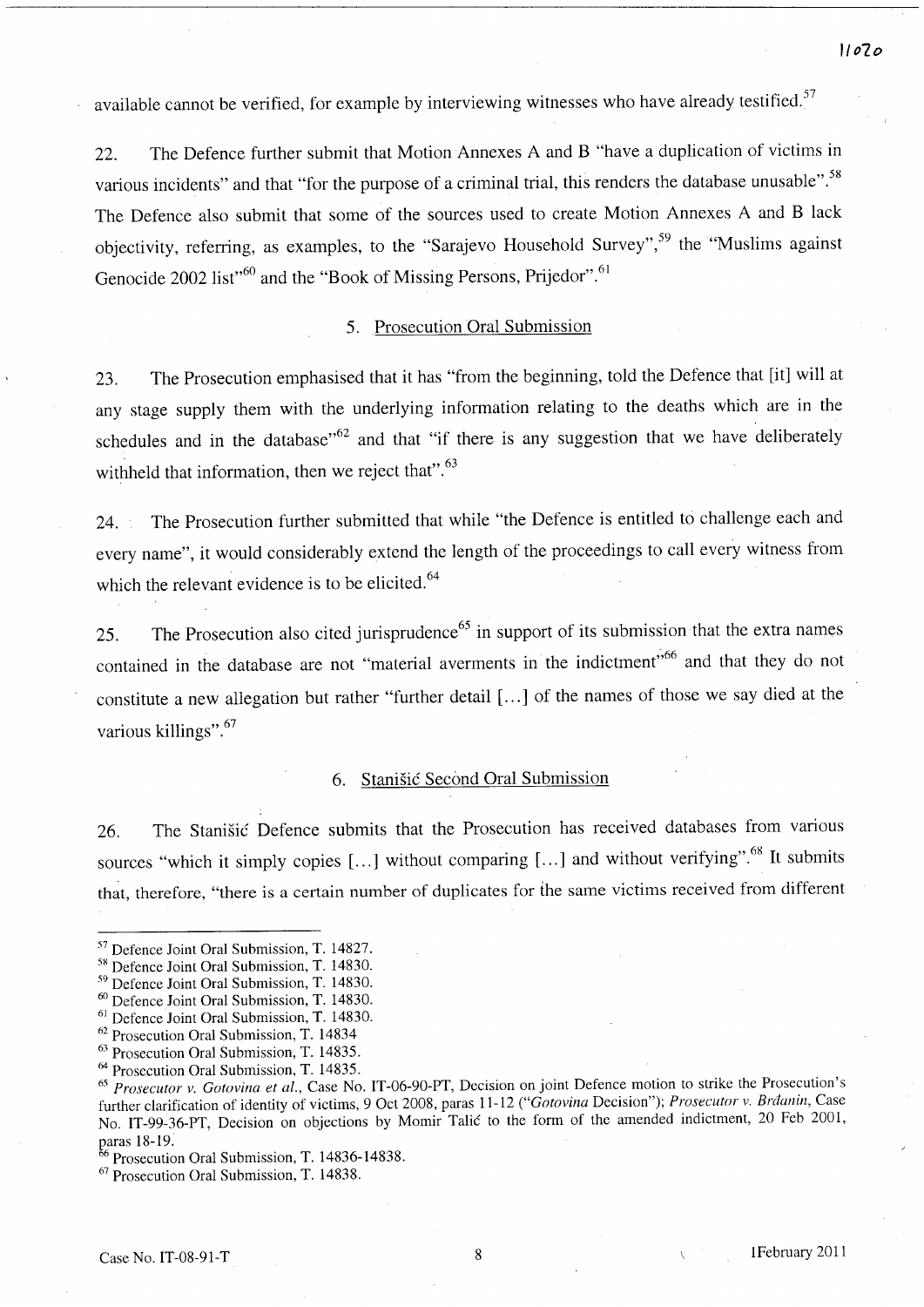sources".<sup>69</sup> The Stanišić Defence also submits that these sources "only very rarely provide the Prosecution with documents on the basis of which these entries were made".<sup>70</sup> Moreover, the Defence asserts that a "significant number of [...] data is entered on the basis of witness statements which the Prosecution heard during the years of investigations." In its view, a consequence of "such an approach is the further duplication of victims, because [ ... ] this data is not compared with data received from other sources."<sup>71</sup>

27. The Defence reiterated its submissions from the Defence Joint Oral Submission with regard to whether "each new victim is a new allegation of crime" and "a material fact that must be stated in the indictment in a timely manner with sufficient detail provided" by referring to additional relevant case law. 72

## 7. Notice

28. The Prosecution submits that the CHS is "in conformity with the Trial Chamber's directives and instructions"<sup>73</sup> and provides a number of "comments and observations" with regard to the CHS,74 *inter alia:* 

- The CHS includes new supporting documents for victims originally listed in the indictment, such as ICMP databases, newly obtained autopsy reports, identification records for the municipality of Bosanski Samac, and evidence from witnesses who testified after the filing of the Motion.<sup>75</sup>
- Documents which are not provided in English have never been translated "as in earlier cases the underlying evidence was not challenged".<sup>76</sup>
- Where multiple and varying documentation is provided from different sources pertaining to the same victim "such entries do not indicate any discrepancy" but rather that some sources may possess more accurate information for the same victim.<sup>77</sup>
- The CHS includes references to statements or testimony of witnesses currently or previously

<sup>68</sup> Stanisic Second Oral Submission, T. 18094.

<sup>69</sup> Stanisic Second Oral Submission, T. 18094.

<sup>70</sup> Stanisic Second Oral Submission, T. 18094.

<sup>71</sup> Stanisic Second Oral Submission, T. 18094-18095.

<sup>&</sup>lt;sup>72</sup> Stanišić Second Oral Submission, T. 18096.<br><sup>73</sup> Notice, paras 2 and 5.

<sup>74</sup> Notice, para. 3.

 $75$  Notice, para.  $5(g)$ .

 $76$  Notice, para.  $5(h)$ .

<sup>77</sup> Notice, paras 6-7.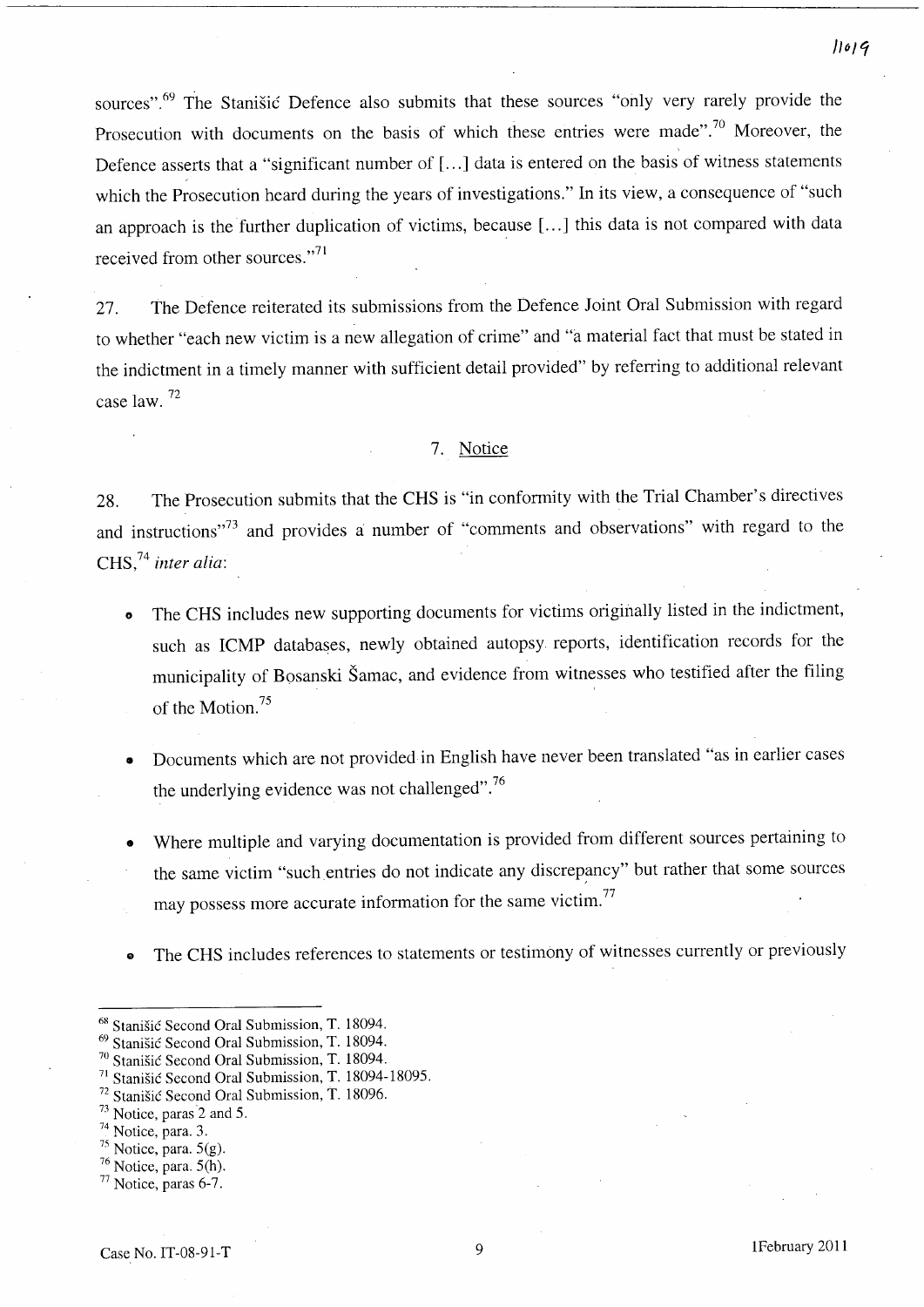on the Prosecution's Rule 65 *ter* witness list,<sup>78</sup> as well as statements of witnesses who were never on the Prosecution's Rule 65 *ter* witness list.<sup>79</sup>

29. The Prosecution further submits that searches are still ongoing and that it will inform the Trial Chamber and the Defence when these are complete.<sup>80</sup>

30. The Prosecution has removed some names of victims, listed in Annex B, due to duplication.<sup>81</sup>

# 8. Joint Response to the Notice

31. The Defence requested that the Trial Chamber deny the Prosecution request to add the CHS to its Rule 65 *ter* list and to admit it into evidence.<sup>82</sup> Following a review of the Notice and the CHS, the Defence note that' they "identified many shortcomings, errors, varying and diverging information, and non compliance with the Directions."<sup>83</sup> Specifically, the Defence highlight the following:

- the "proposed addition of 328 names which cannot be found in any of the annexes to the indictment";<sup>84</sup>
- "131 names with no database, underlying or supporting documents";<sup>85</sup>
- "1283 names with no date of death"; $86 \times 1283$
- "674 names with no date of disappearance"; $^{87}$
- "651 names with no date of death and no date of disappearance";<sup>88</sup>
- $\cdot$  "109 names are linked to databases, with no underlying or supporting documents", $\cdot$ <sup>89</sup>
- descriptions of the contents are not provided "for each document or item"; $\frac{90}{7}$  and
- documents in the CHS "are not translated into a working language of the Tribunal."<sup>91</sup>

- 85 Joint Response to Notice, para. 6.
- 86 Joint Response to Notice, para. 6.
- <sup>87</sup> Joint Response to Notice, para. 6.
- <sup>88</sup> Joint Response to Notice, para. 6.

<sup>90</sup> Joint Response to Notice, para. 7.

<sup>&</sup>lt;sup>78</sup> Notice, para. 8.

<sup>79</sup> Notice, para. 9.

<sup>&</sup>lt;sup>80</sup> Notice, para. 10.

<sup>&</sup>lt;sup>81</sup> Notice, para. 11 and Annex B.

<sup>&</sup>lt;sup>82</sup> Joint Response to Notice, p. 4. <sup>83</sup> Joint Response to Notice, para. 3.

<sup>&</sup>lt;sup>84</sup> Joint Response to Notice, para. 4.

<sup>89</sup> Joint Response to Notice, para. 6.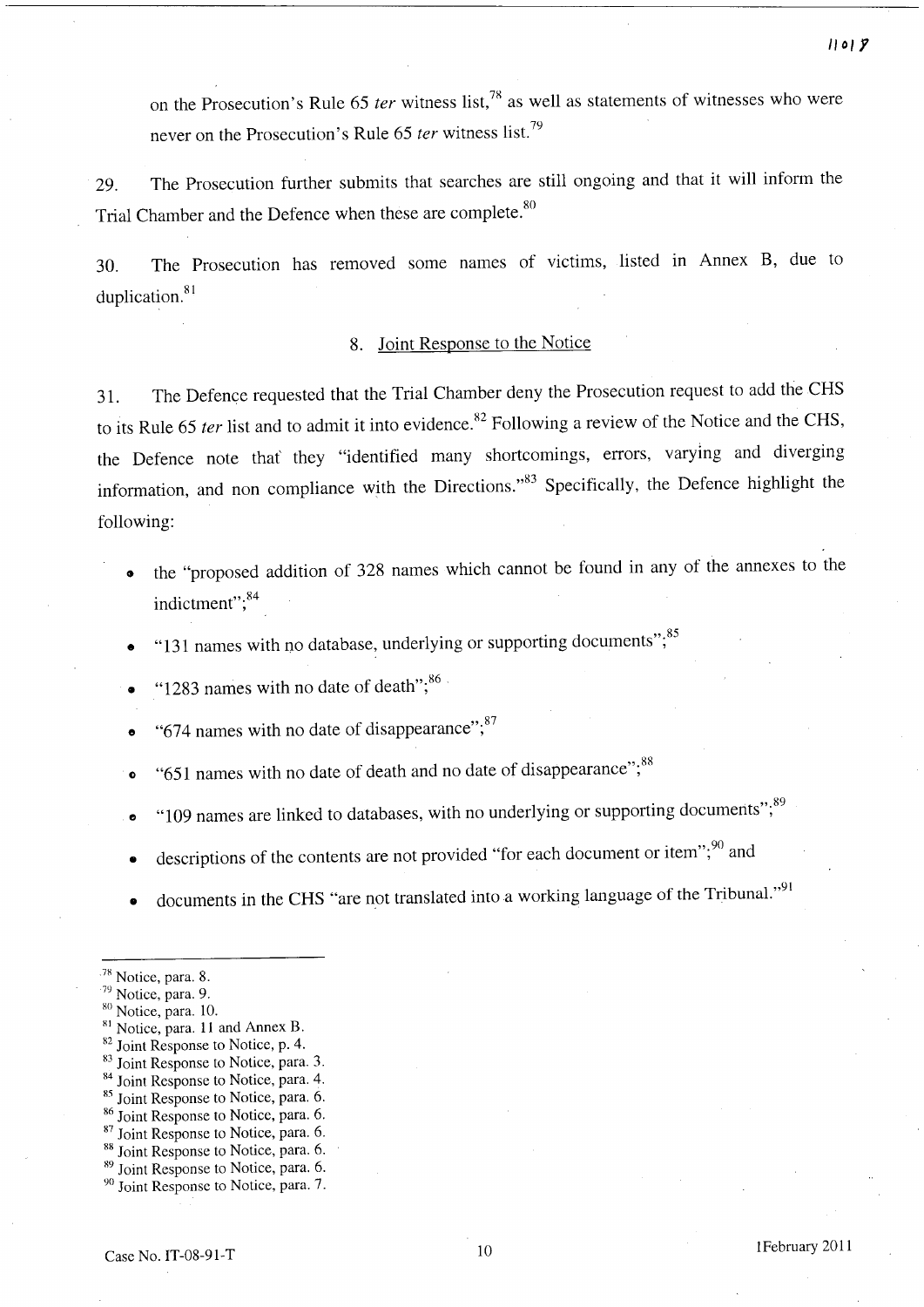32. The Defence assert they have been prejudiced "by this cumbersome, unfair, and inadequate approach to disclosing material to them and the short period since the filing of the Notice [...] during which they were required to review and respond to it." $^{92}$ 

33. In addition, the Defence urge the Trial Chamber to "disregard the assertion that 'statements' which were never on the Rule 65ter list and which were never disclosed to the Accused can be considered for any purpose in these proceedings."<sup>93</sup> Further, the Defence request that the Trial Chamber "disregard the assertion that the Prosecution is undertaking searches where no information exists for named individuals."<sup>94</sup>

34. The Defence concludes that the CHS should neither be added to the Prosecution's Rule 65 *ter* nor admitted into evidence on the following basis: (1) "the inadequacy of the information provided in the *Notice*, demonstrate [sic] that the CHS does not contain relevant evidence under Rule 89 (C)", (2) "its probative value is substantially outweighed by the need to ensure a fair trial under Rule 89(D)", and (3) "the indictment [...] is limited temporally and geographically".<sup>95</sup>

#### 9. Oral Reply to Joint Response to Notice

35. The Prosecution first notes that under Rule 73, the Notice was not a motion, and therefore, "the Defence have no right to respond under the rules."<sup>96</sup> The Prosecution further notes "mistakes" of fact contained in the response."<sup>97</sup> Specifically, the Prosecution point out that, contrary to the Defence assertion, it was not directed to translate the documents in the database.<sup>98</sup> Further, the Prosecution submits that the Notice does not contain for each document or item a brief description of its contents because "to give a totally full description of each and everyone of the documents in there  $[sic]$  would have taken months.<sup>199</sup>

36. Finally, the Prosecution reiterates that it has, "at one of the earliest Status Conferences or 65 " ter indicated [its] intention to put in a database," that it "invited the Defence at any stage to inspect the documents," and that it has "always said if this was not accepted, [it would] call evidence".<sup>100</sup>

<sup>&</sup>lt;sup>91</sup> Joint Response to Notice, para. 8.

<sup>&</sup>lt;sup>92</sup> Joint Response to Notice, para. 3.

<sup>&</sup>lt;sup>93</sup> Joint Response to Notice, para. 9. The Defence argue that "[t]here is no Rule or any other legal basis to offer or to rely on these 'statements'."

<sup>&</sup>lt;sup>94</sup> Joint Response to Notice, para. 10

<sup>&</sup>lt;sup>95</sup> Joint Response to Notice, para. 12.

<sup>&</sup>lt;sup>96</sup> Oral Reply to Joint Response to Notice, T. 19254.

<sup>&</sup>lt;sup>97</sup> Oral Reply to Joint Response to Notice, T. 19254.

<sup>&</sup>lt;sup>98</sup> Oral Reply to Joint Response to Notice, T. 19255.

<sup>&</sup>lt;sup>99</sup> Oral Reply to Response to Notice, T. 19255.

 $100$  Oral Reply to Joint Response to Notice, T. 19256.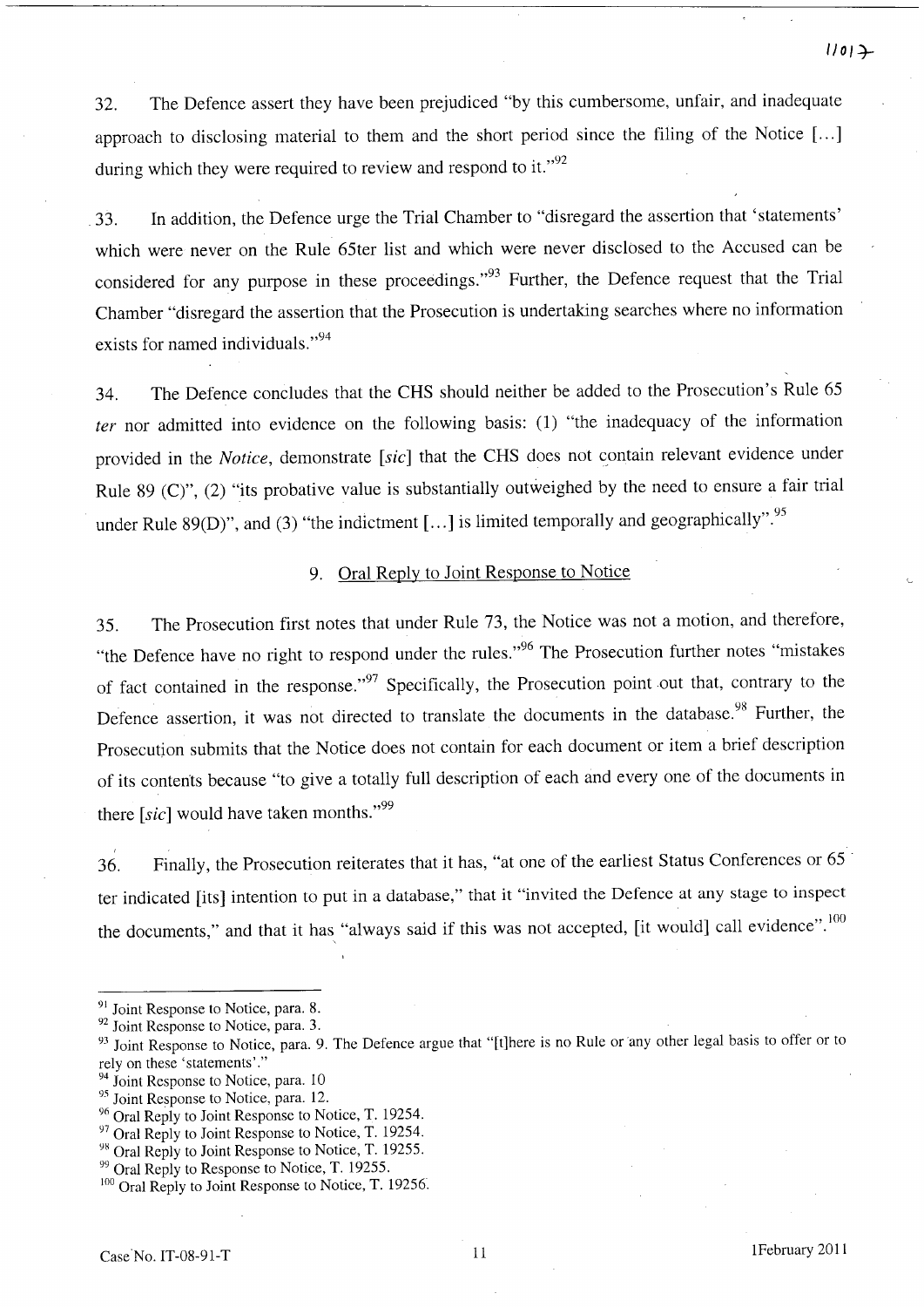The Prosecution concluded its remarks stating that "[it] will not -- depending on the ruling, close [its] case if that is the effect of it, without calling the evidence which is available to  $\left[$ it]." $\right]$ 

# HI. APPLICABLE LAW

37. The Trial Chamber may grant any motion for an amendment to the Prosecution's Rule 65 fer exhibit list if satisfied that to do so is in the interests of justice. Factors that may be taken into account in assessing the interests of justice include: (1) whether the Prosecution has shown good cause for the proposed addition and (2) has exercised due diligence; (3) the *prima facie*  relevance and importance of the documents; (4) the possibility of undue delay in proceedings; (5) the repetitive or cumulative nature of the documents; (6) the stage of the proceedings; and (7) whether the Defence would suffer undue prejudice as a result of the amendment.<sup>102</sup> In this respect, the Trial Chamber must balance the Prosecution's duty to present the available evidence to prove its case with the right of the accused to a fair and expeditious trial.<sup>103</sup>

38. Admission of evidence from the bar table is a practice established in the case-law of the Tribunal.<sup>104</sup> Evidence may be admitted from the bar table if it fulfils the requirements of Rule 89, specifically that the item proposed for admission into evidence has sufficient reliability, relevance and probative value in respect of issues in the case.<sup>105</sup> The Trial Chamber recalls that it has previously held that tendering documents through bar table motions at the end of a party's case is a safety clause designed to ensure that documents, which for one reason or another could not be tendered through a witness, can still be included in the trial record.<sup>106</sup> The tendering party must still demonstrate, with clarity and specificity, the relevance of each document and where and how it fits into the party's case.<sup>107</sup> However, even when the requirements of Rule 89 are satisfied, the Chamber retains discretionary power over the admission of the evidence.

<sup>&</sup>lt;sup>101</sup> Oral Reply to the Joint Response to Notice, T. 19256.

<sup>102</sup>*Prosecutor* v. *Lukic and Lukic,* Case No. IT-9S-32/1-T, Decision on motion for leave to amend Prosecution's list of witnesses, 29 Aug 2008 ("Lukic Decision"), paras 24-25; *Prosecutor v. Prlic et al.*, Case No. IT-04-81-T, Decision on motion to amend witness and exhibit list, 16 Jan 2008, pp. 5-6; *Prosecutor* v. *Vu;adin Popovic et aI.,* Case No. IT-05- 88-AR73.1, Decision on appeals against decision admitting material related to Borovčanin's questioning, 14 Dec 2007, paras 37-38.

Lukić Decision, para. 23.

<sup>104</sup> See, for example, *Prosecutor* v. *Karadzic,* Case No. IT-95-5/1S/T, Decision on the Prosecution's first bar table Motion, 13 Apr 2010 *("Karadzic* Decision"), para. 5; *Prosecutor* v. *Popovic et al..* Case No. IT-05-SS-T, Decision on Prosecution's motion for admission of exhibits from the bar table, motion to amend the bar table motion, and oral motion for admission of additional exhibits, 14 Mar 2008 ("Popovic Decision"), para. 15.

<sup>105</sup>*Karadzic* Decision, para. 5; *Popovic* Decision, para. 15; *Prosecutor* v. *Dordevic,* Case No. IT-05-S71l-T, Decision on Prosecution's motion to re-open the case and exceed the word limit and second motion to admit exhibits from the bar table, 7 Dec 2009, para. 4 *("Dordevic* Decision"); *Prosecutor* v. *Milutinovic et aI.,* Case No. IT-05-S7-T, Decision on Lukic Defence motions for admission of documents from the bar table, 11 Jun 200S *("Milutinovic* Decision"), para. 7. <sup>106</sup> Hearing, 26 Nov 2009, T. 3878.

<sup>107</sup>*KaradzicDecision,* para. 6; *Dordevic* Decision, para. 4; *Milutinovic* Decision, para. 10.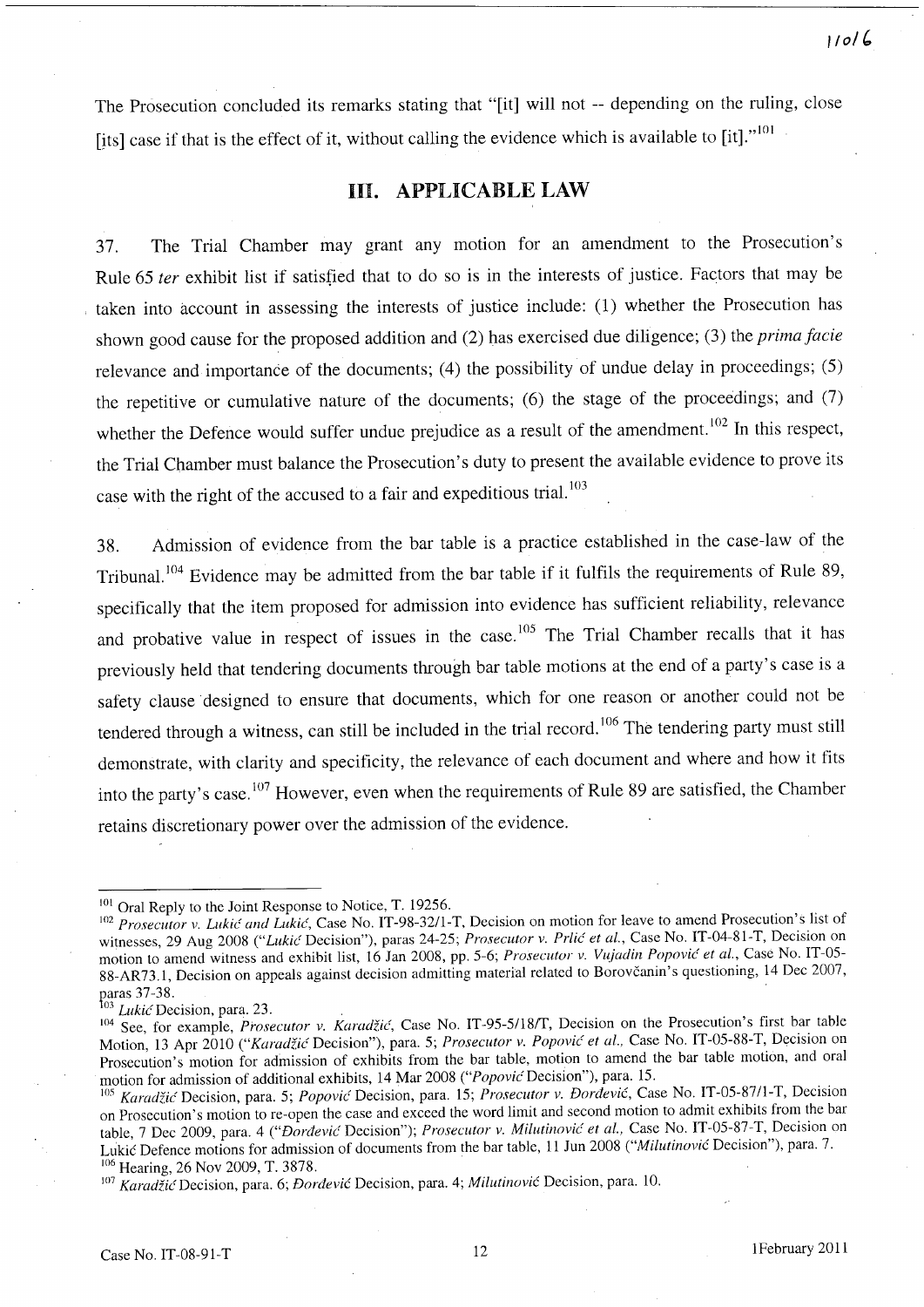# IV. DISCUSSION

# A. Addition of the CHS and the underlying material provided to the Rule 65 *terexhibit* list

39. The Trial Chamber recalls that it invited the parties during the pre-trial stage to reach agreement on, *inter alia,* facts related to the crime-base and welcomed the parties' initiative to reach an agreement specifically on exhumations and the number of victims in the present case.<sup>108</sup> Agreements of this kind were encouraged in view of the nature of the present case with two high-level Accused far removed from the crime-base. In this context, it is recalled that as early as 29 February 2008, as part of the Rule 92 *bis* package of the exhumations witness Alison Kipp, the Prosecution had tendered a statement providing details about the creation of a proof of death database tailored to the present case.<sup>109</sup> On 11 September 2009, the Prosecution removed its seven exhumations witnesses from the witness list and stated that, if required to prove the death of victims, it would seek leave to reinstate them.<sup>110</sup> On 4 February 2010, the Prosecution explicitly stated in court that it would tender its proof of death database.<sup>111</sup>

40. The Trial Chamber is satisfied that, since the early stages of the case, the Prosecution has manifested an intention to tender victim-related evidence in the event that the parties fail to come to an agreement, either through exhumations witnesses or by tendering a proof of death database. The Trial Chamber is, therefore, persuaded that the Prosecution has shown good cause for its request to add the CHS to its Rule 65 *ter* exhibit list.

41. The CHS lists 328 victims whose identities are not specified in the indictment. The Defence submits that the addition of new victims in this manner implies new material facts which need to be pleaded by the Prosecution and that the Defence, as a result, would be unduly prejudiced by adding the CHS to the Prosecution's exhibit list.

42. The Trial Chamber recalls that "the materiality of a particular fact, including the identity of alleged victims, cannot be decided in the abstract" and that such a determination "is dependent on the nature of the Prosecution case and is to be made on a case-by-case basis".112 In the present case, and considering, *inter alia*, "the sheer scale of the alleged crimes"<sup>113</sup> and the fact that the Accused

<sup>109</sup> Rule 92 *bis* motion, para. 18 and the attached package.

IOX Rule 65 *ter* Conference, 9 Jun 2009, T. 136 and Rule 65 *ter* Conference, 24 Aug 2009, T. 278.

<sup>&</sup>lt;sup>110</sup> Prosecution's reduced list of witnesses, 10 Sep 2009, para. 4.

III Hearing, 4 Feb 2010, T. 6133-6136. See also hearing, 15 Feb 2010, T. 6282-6283.

<sup>&</sup>lt;sup>112</sup> Prosecutor v. Gotovina et al., Case No. IT-06-90-AR73.3, Decision on Joint Defence interlocutory appeal against Trial Chamber's decision on Joint Defence motion to strike the Prosecution's further clarification of identity of victims, 26 Jan 2009, *("Gotovina* Appeal Decision"), para. 17.

<sup>&</sup>lt;sup>113</sup> Gotovina Appeal Decision, para. 17, citing *Prosecutor v. Kupreškić et al.*, Case No. IT-95-16-A, Appeal Judgement, 23 Oct 2001, paras 89-90.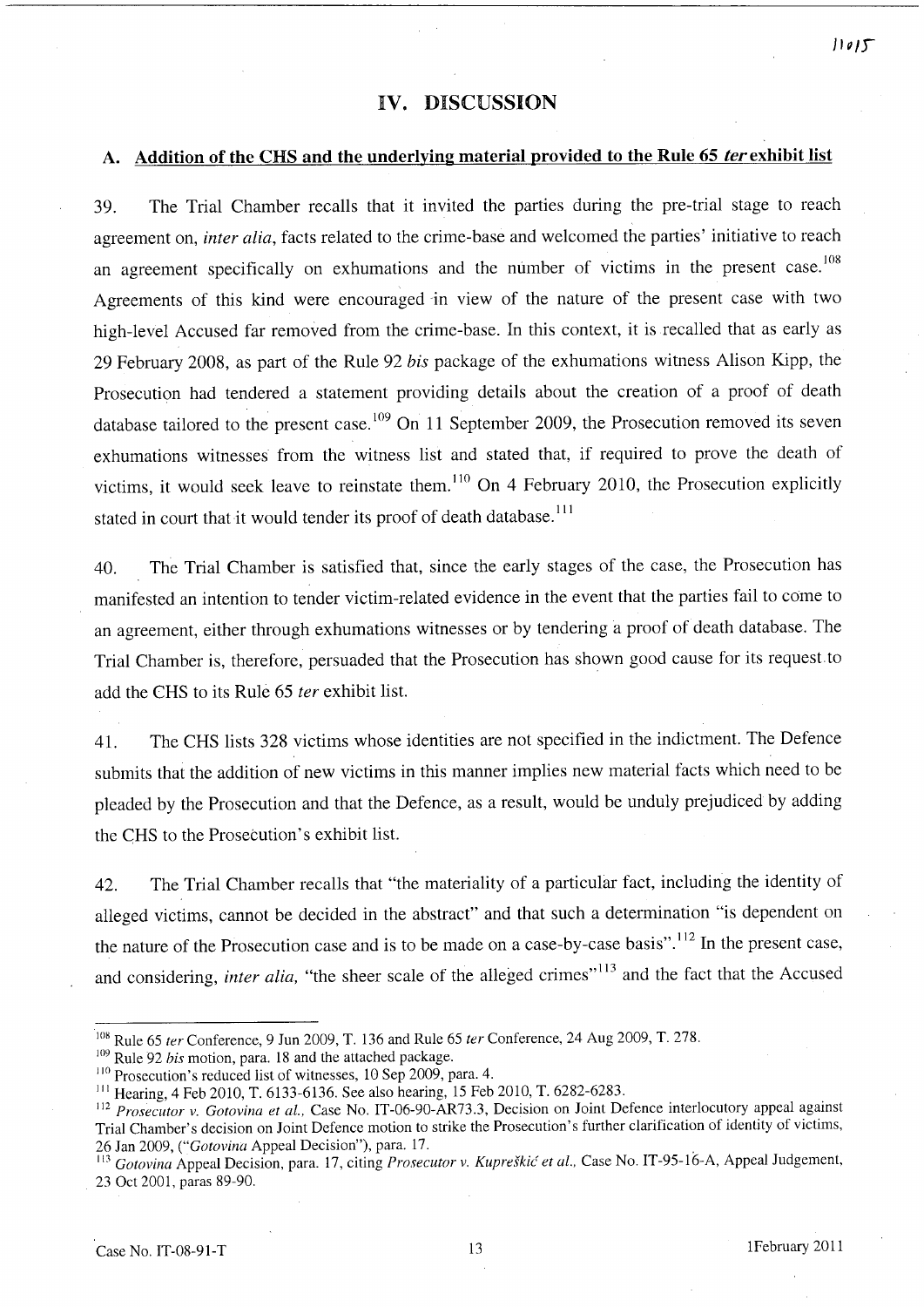are far removed from the crime-base for which they are alleged to be criminally responsible, the Trial Chamber is of the view that the identities of the victims do not constitute material facts which need to be pleaded.

43. With regard to the Defence submission that "there was no preliminary announcement to the effect that the Prosecution was intending to amplify or add to the indictment by introducing new victims",114 the Trial Chamber notes that a plain reading of Schedules A and B of the indictment indicates that the number of victims is not exhaustive.<sup>115</sup> Furthermore, the Trial Chamber notes that with the exception of four incidents,<sup>116</sup> the confidential annex to the indictment includes a "safe-guard clause",<sup>117</sup> which leaves open the possibility that the incident may be updated with regard to the identity of the victims. Moreover, the Trial Chamber holds that none of the specific increases in the number of victims in the CHS with regard to any of the incidents in the indictment, is substantial enough to affect the legal characterisation of the crimes charged or to cause undue prejudice to the Defence.<sup>118</sup>

44. For these reasons, the Trial Chamber concludes that the fact that the CHS lists and identifies 328 new victims does not constitute a *de facto* or implicit amendment of the indictment which could form "a new basis for conviction on [its] own".<sup>119</sup> The CHS rather provides further details on victims of the crimes charged, information which the Defence should have reasonably expected in light of the indictment's open-ended nature in this respect. For these reasons, the addition of victims through the CHS does not unduly prejudice the Defence.

45. It is established that the "obligation resting upon the Prosecution to name the alleged victims to the extent possible logically implies that it should do so as soon as practicable after obtaining the

**/101 'i** 

<sup>&</sup>lt;sup>114</sup> Defence Joint Oral Submission, T. 14826.

<sup>115</sup> Schedules A and B only provide a determined or approximate number of victims with regard to six of the thirty-three incidents, i.e. Schedule A, 4.1 (Nova Mahala Visegrad), "about 70 people"; schedule B, 4.1 (Keraterm "Room 3"), "approximately 200 prisoners"; schedule B, 10.1 (warehouse in Crkvina, Bosanski Šamac) "18 men"; schedule B, 13.3 (prison building in Vlasenica), "20 men"; schedule B, 13.4 (Nova Kasaba, Vlasenica) note that while the schedule mentions "at least 32 men", the annex says "32 men"; schedule B, 14.4 (Gero's slaughter house) "about 190 men". The remaining twenty-seven incidents refer to undetermined numbers of victims by using terms such as "a number of men" or "a large number of men".

<sup>&</sup>lt;sup>116</sup> Schedule A 1.1, Schedule B 2.2, 8.1 and 12.1. Furthermore, the subheading of the confidential annex to the indictment reads *"known* victims of killings listed in schedule A and schedule B" (emphasis added), confidential annex to the indictment, p. 1.

<sup>117</sup> This clause reads "The victims included others whose identities at the time are either not known to or cannot be confirmed by the Prosecution."

<sup>&</sup>lt;sup>118</sup> For example, in relation to indictment schedule A2.1, the killing of a number of men in the settlement of Kotor and on the way from Kotor to the Medical centre in Kotor Varos and in front of the Medical Centre in Kotor Varos on 25 Jurie 1992, 24 victims were named. Six victims were newly identified in the CHS. In relation to indictment schedule BI4.1, the killing of a number of men in the Drinjaca school, 49 victims were named. One newly identified victim is named in the CHS.

<sup>119</sup>*Gotovina* Decision, 9 Oct 2008, para 12.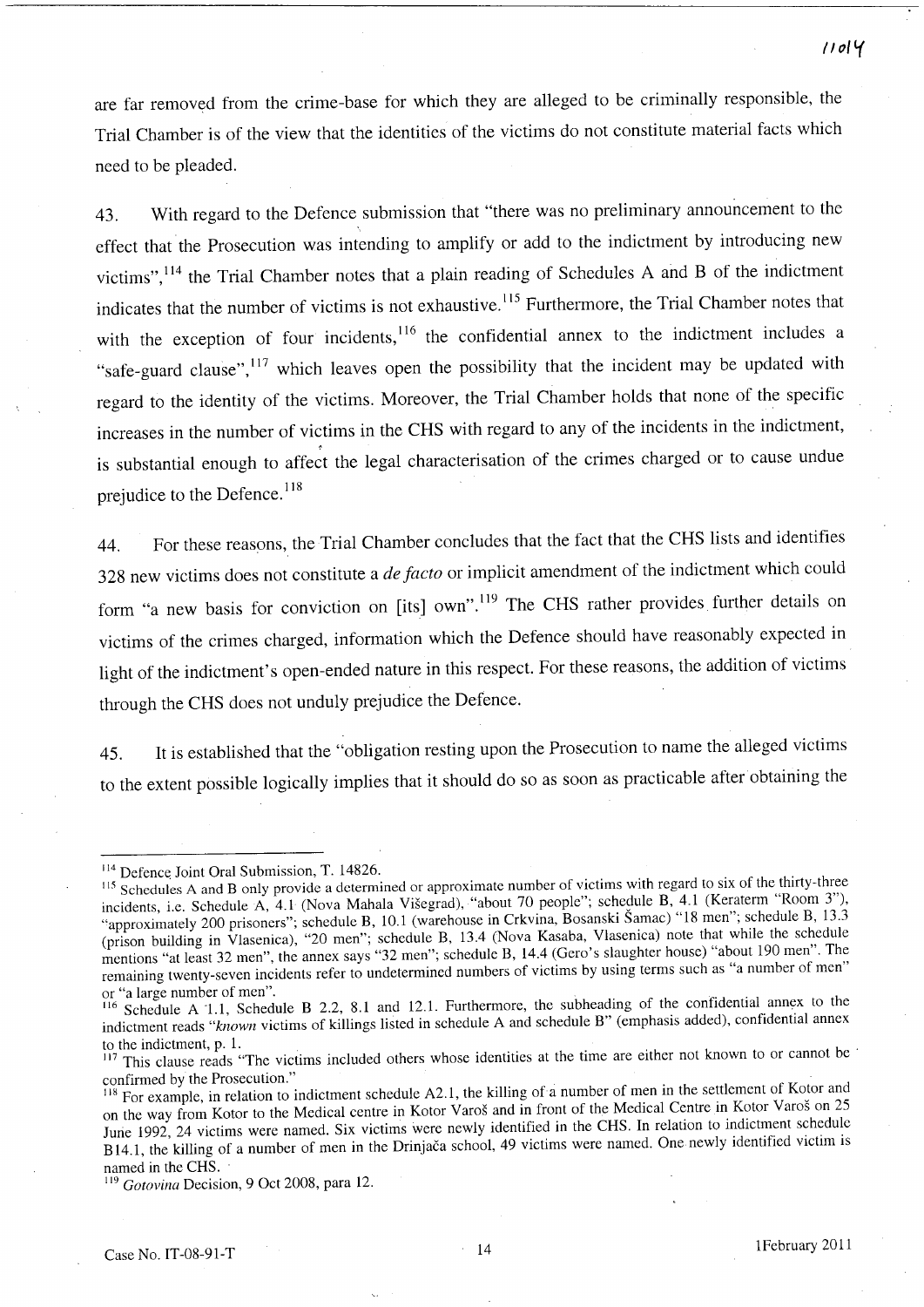## */Io/:J*

information in order to facilitate the preparation of an effective defence".<sup>120</sup> The Appeals Chamber has held that this obligation also requires the Prosecution to provide "all the particulars which [the Prosecution] is able to give".<sup>121</sup> The Prosecution has not provided details as to when all material contained in the CHS was disclosed to the Defence. However, the Trial Chamber is aware that a large portion of the material had been disclosed before the commencement of the trial, including the identities of at least the 1,445 victims listed in the indictment and several batches of related information.<sup>122</sup>

46. The Trial Chamber is satisfied that, due to the nature of crimes alleged in the indictment which involves allegations of killings and extermination in the context of a widespread or systematic attack against the civilian population, it is to be expected that evidence collection concerning victims of these crimes may be conducted on an on-going basis. Therefore, the Prosecution is not required to disclose all victim-related material "prior to filing its indictment" as asserted by the Defence. However, the Prosecution has an obligation to disclose new information as it becomes available, regardless of the stage of the proceedings. The Trial Chamber concludes that the Defence is not unduly prejudiced by the addition of the CHS to the Prosecution's Rule 65 *ter*  exhibit list.

47. In view of all the above, the Trial Chamber is satisfied that it is in the interests of justice to add the CHS into the Prosecution's Rule 65 *ter* list.

# B. Admission of the CHS and the underlying material provided into evidence

48. The Trial Chamber now turns to the Prosecution's request to admit the CHS into evidence. For the purposes of Rule 89(C), the Trial Chamber has considered the admissibility of the CHS and the underlying material provided as a comprehensive tool. To this end, the Trial Chamber has conducted a number of random checks on the relevance and probative value of the CHS and the underlying material provided.

49. As a preliminary observation, the Trial Chamber notes that a large number of documents have not been provided in one of the official working languages of the Tribunal. The Trial Chamber will, therefore, order the Prosecution to provide official English translations as soon as practicable and no later than by end of the Defence case.

<sup>120</sup>*Gotovina* Appeal Decision, para. 20, emphasis added.

<sup>&</sup>lt;sup>121</sup> Prosecutor v. Brdanin, Case No. IT-99-36-PT, Decision on objections by Momir Talic to the form of the amended indictment, Trial Chamber 11, 20 Feb 2001, para. 19.

<sup>122</sup> Confidential annex to the indictment; Reply, para. 3; and *supra* footnote 24.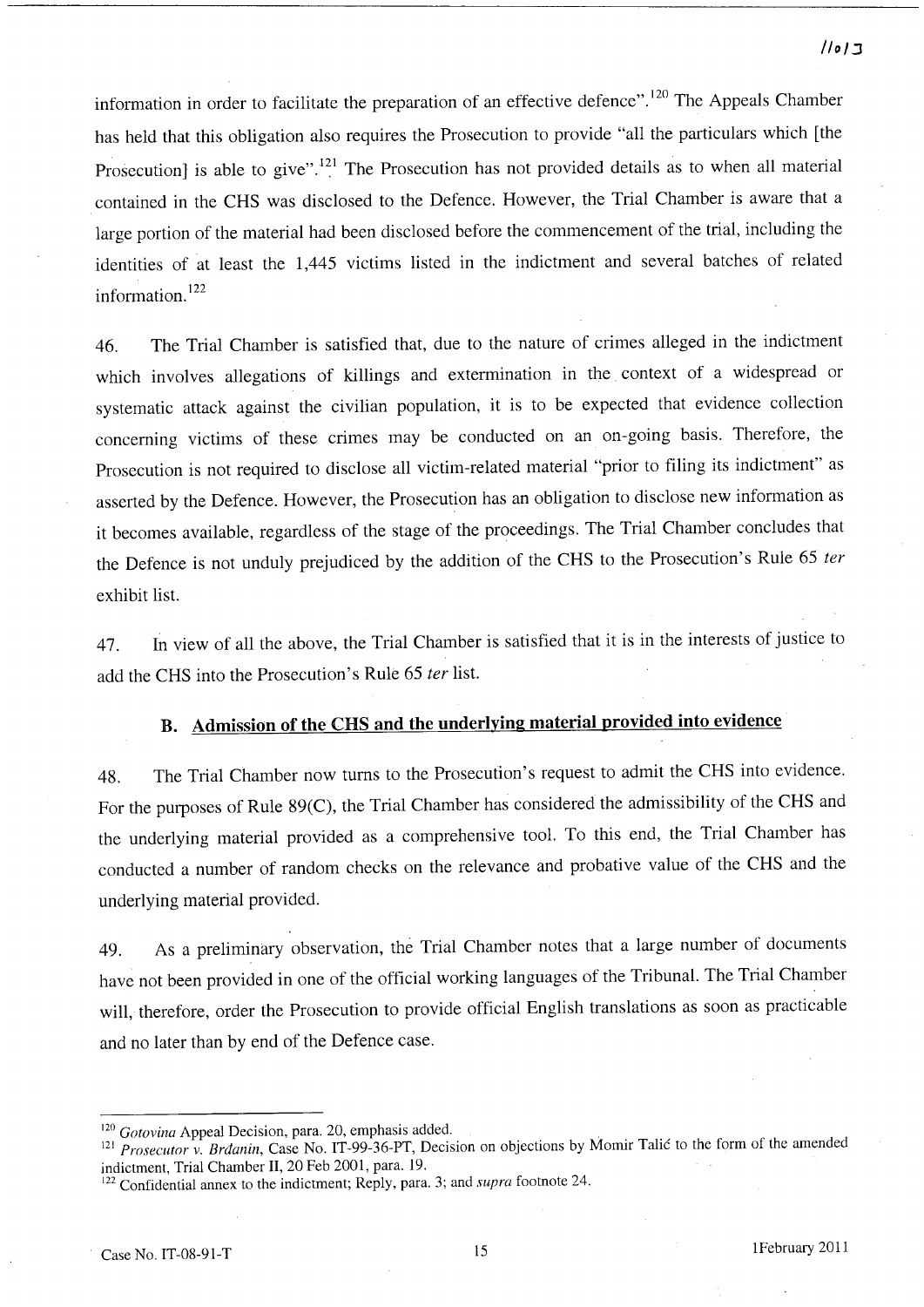## 1. Relevance of the CHS and the underlying material provided

50. The Trial Chamber has analysed the CHS, which links each of the 1,760 victims with an incident in the indictment by providing the corresponding incident code found in the indictment schedules.<sup>123</sup> The CHS lists the material on the basis of which the Prosecution submits that the mentioned persons are victims of the crimes charged in the indictment.

51. The underlying material which has been provided by the Prosecution consists of databases and collections of information from different institutions or organisations ("Collections of Information"), local court and police records and exhumations and autopsy-related expert reports concerning alleged victims of crimes charged in the indictment.

52. The Trial Chamber finds that the CHS and the underlying material provided are relevant.

# 2. Probative value of the CHS and the underlying material provided

53. The lack of reliability of Motion Annexes A and B constituted one of the major objections of the Defence to the Motion. 124 While, *a priori,* the CHS is a result of a merger of the information contained in Motion Annexes A and B, the Prosecution, in the process of complying with the , Directions and in substituting the CHS for Motion Annexes A and B, has remedied a significant number of deficiencies that rendered Motion Annexes A and B unreliable. The CHS contains the underlying material, which the Prosecution has offered in support of the information reflected therein. Moreover, the Prosecution has removed 1,425 victims listed in Motion Annexes A and B who were not linked to a crime charged in the indictment. The Prosecution has also removed a number of duplications of victims. Finally, in compliance with the Directions, the Prosecution formatted the CHS so as to allow easy access and cross-referencing of the material.

54. The CHS is not a perfect tool. While the Directions required the Prosecution to provide an indication of whether the victim was already identified in the indictment or is a newly identified victim, the CHS does not accurately reflect the number of victims listed in the confidential annex to the indictment, even when taking into account the removal of victims due to duplication.<sup>125</sup> With regard to two victims, the CHS does not specify whether they were identified in the indictment.<sup>126</sup> The Trial Chamber will direct the Prosecution to correct these oversights.

<sup>&</sup>lt;sup>123</sup> Victims listed in the CHS Spreadsheet are linked with the indictment through the assignment of and "indictment code", that corresponds to the indictment schedules.

<sup>124</sup> Joint Response, para. 3. See also Defence Joint Oral Submission at T. 14824.

<sup>125</sup> With regard to incident A3.1, the confidential annex to the indictment identifies 50 victims. The Prosecution has removed two victims due to duplications. However, the CHS indicates that 53 victims were identified in the indictment. <sup>126</sup> The Trial Chamber has confirmed that these victims appear listed under schedule B12.1.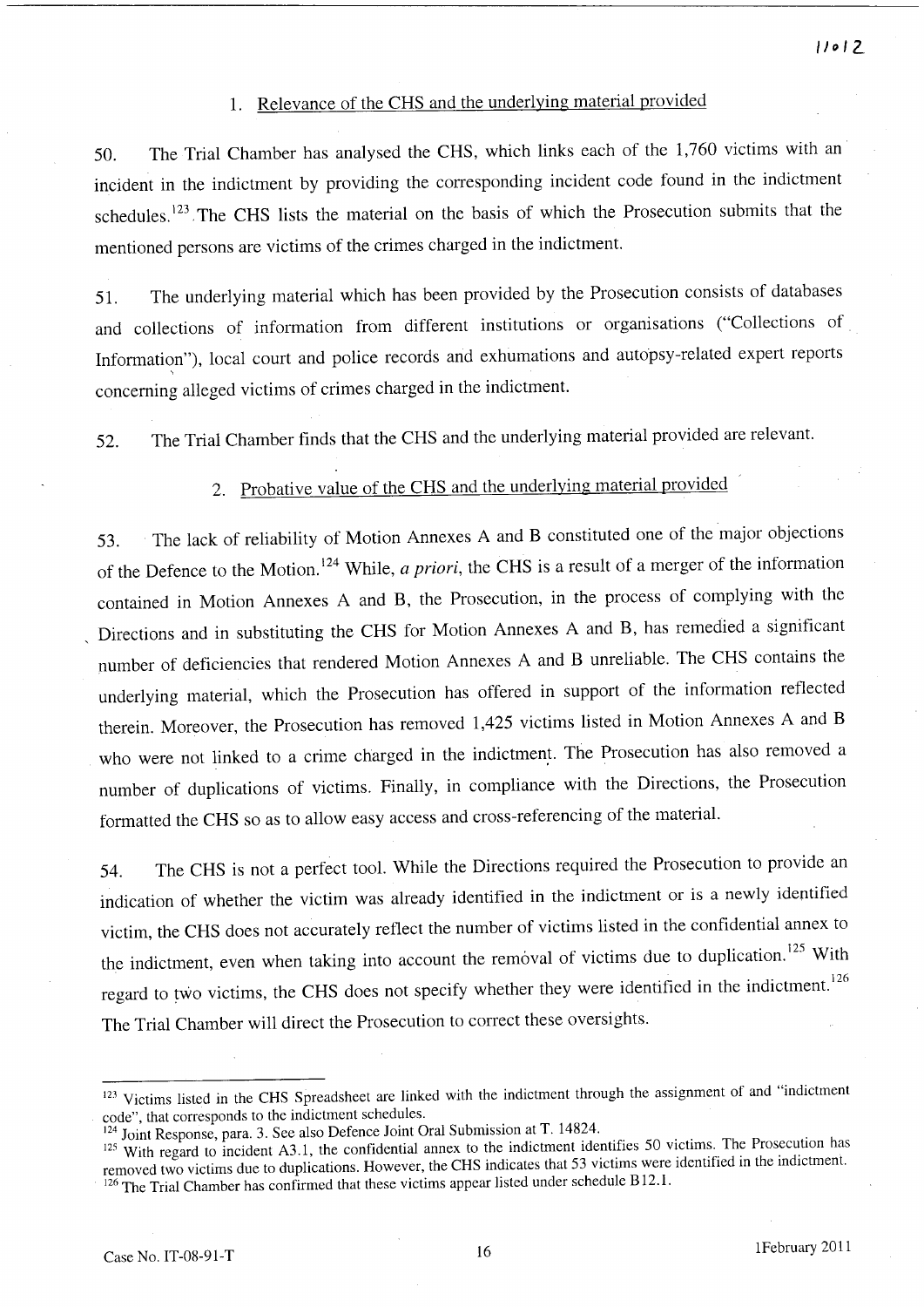55. The Defence also make observations with regard to the reliability of the CHS, including that it does not indicate the date of death of 1,283 victims. The Trial Chamber notes, however, that for a number of these 1,283 victims, there is an indication of the date of disappearance and *I'or* at least one source of information in support of their inclusion in the CHS. Moreover, infonnation on the trial record may complement the information contained in the CHS. Therefore, the fact that a date of death has not been provided in the CHS does not exclude the death of the victim mentioned therein.

56. With regard to the Trial Chamber's direction to provide "for each document or item, a brief description of its contents", the Trial Chamber is satisfied that for most of the documents, such as autopsy reports, the self-explanatory title is sufficient. However, with regard to the category of Collections of Information,<sup>127</sup> the Trial Chamber still requires the Prosecution to provide a brief description as requested in the Directions. This description should include summary details about the issuing institution and the scope and source of the infonnation. The Directions also required that where the hyperlink leads to a database, the Prosecution should provide the reference in that database pertaining to each alleged victim. However, in some instances, the references provided in the CHS are wrong<sup>128</sup> or absent.<sup>129</sup> The Trial Chamber will direct the Prosecution to also correct these oversights.

57. As has been stated above, the Trial Chamber considers these and other deficiencies to be either technical oversights or issues which could eventually affect the weight to be accorded to the evidence rather than a bar to the admissibility of the CHS and the underlying material provided. Moreover, the Trial Chamber is mindful of the fact that due to the nature and scope of the crimes and the alleged role of the Accused, the CHS is not and could not be a final and accurate account of the identity or the number of victims of the crimes alleged in the indictment.

58. Therefore, and notwithstanding the deficiencies in the CHS, the Trial Chamber is satisfied that, on the whole, it is relevant and that it has probative value in relation to the alleged death of a large number of victims of the crimes charged in the indictment. The Trial Chamber will therefore admit the CHS and the underlying material provided into evidence.

<sup>&</sup>lt;sup>127</sup> "MAG 2002"; "Federal Institute for Statistics"; "ICRC Missing Persons Report"; "SHS"; "Prijedor Book of Missing Persons"; "Karton Zrtve"; "UN/lPTF"; and "Visegrad area War Crimes Victims".

<sup>&</sup>lt;sup>128</sup> For example, all references checked with regard to the database "Federal Institute for Statistics".

<sup>&</sup>lt;sup>129</sup> For example, where the CHS indicates that a victim is referred to in the "SHS" database, the "database reference" field is blank.